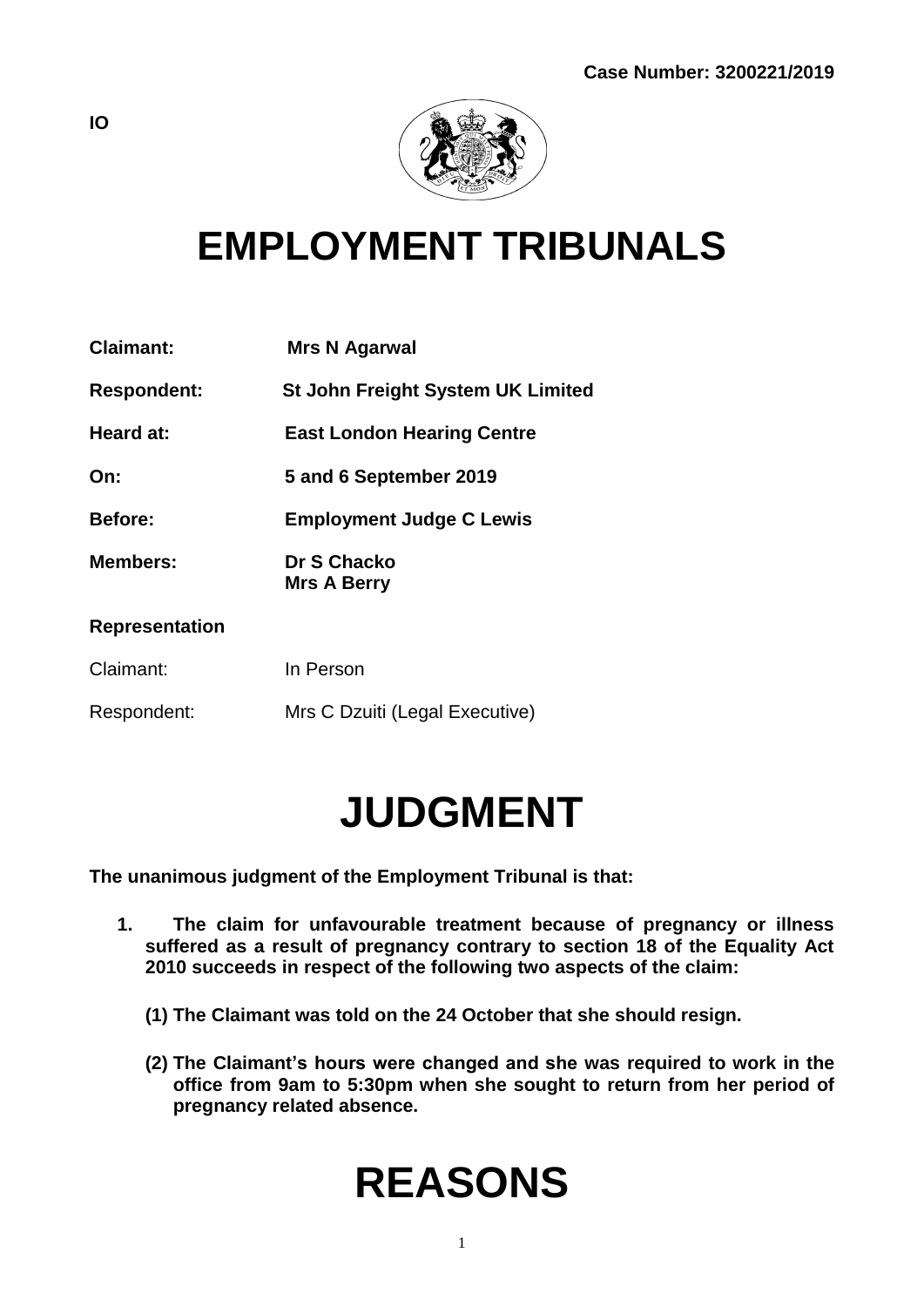#### **Judgment having been delivered orally to the parties on 6 September 2019 these written reasons are provided at the request of the Respondent**

1 The Claimant's claim was heard over two days in the Employment Tribunal. The Claimant gave evidence in person and the Respondent called two witnesses, Mr V Kanakasahai and Mr K Muthaiyan.

2 The hearing had been case managed by Regional Employment Judge Taylor in May 2019 and the issues arising in the claim had been identified in the following way:

3 The Claimant was employed by the Respondent, a freight company as a Customer Services Assistant and the Claimant brings complaints of being required to work full time at the Respondent's office having taken a period of absence on the 24 October 2018. The Claimant says that up until that date the arrangement was that she had to work in the office from 9am until 3pm and then from home 4:30 to 5:30 and this was changed when her employer was informed of her pregnancy. After that time, she was required to work full time in the office.

4 The Respondent's defence was that the Claimant had been required to work full time at the office before the Respondent was informed of her pregnancy because of the needs of the business.

5 The Respondent also alleged that the Claimant brought her complaint in bad faith and that she had wanted to stop working because of her prior miscarriage and wanted the Respondent to give her a letter of redundancy so she could claim on an insurance policy.

6 The Tribunal had to decide the conflict in the evidence and whether the Respondent treated the Claimant unfavourably contrary to section 18 (2) (a) or (b) of the Equality Act 2010, by requiring her to work full time at the Respondent's office: whether that amounted to unfavourable treatment because of the pregnancy or the pregnancy related absence.

### *Case management*

7 The hearing was not able to get underway at the start of the first day as there were insufficient copies of the bundle and the bundle was incomplete. Following an adjournment, the Tribunal was eventually able to start the hearing and hear evidence from the parties. The Claimant gave her evidence first, she had produced a witness statement in July which had been sent to the Respondent and they had had sight of that in advance of preparing their own witness statements which were in the bundle provided to the Claimant on the morning of the first day of the hearing.

### *Findings of fact.*

8 The Tribunal made the following findings of fact based on the evidence before it, as far as relevant to the issues it had to decide. The Claimant started her employment on the 7 September 2017, she received an offer letter [pages 45 to 48 of the bundle] setting out the terms of the employment, which was sent with an email dated the 6 September [ page 49 of the bundle]; the email sets out explicitly that the Claimant is to start from the 7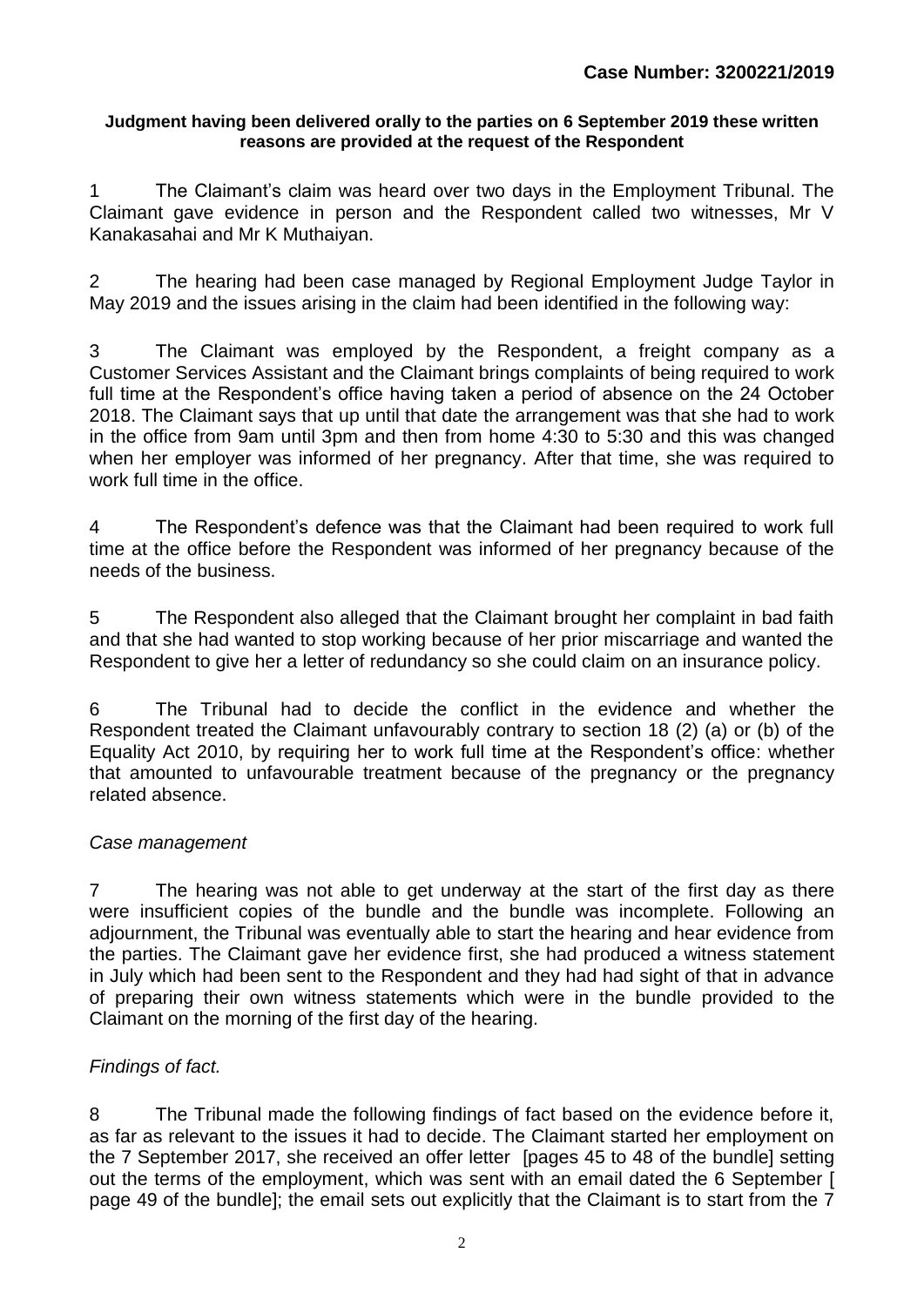September and "the office time given in the offer letter is a standard one but as agreed between us, it will be from 9am to 3pm at office and 4:30 to 5:30pm from home". There is no reference in that email to that being a temporary arrangement or subject to discretion from the Respondent. We are satisfied that the email set out clearly the terms of the contractual agreement between the parties.

9 At the time the Claimant started her employment she did not know that she was in the early stages of the pregnancy. Unfortunately, she suffered a miscarriage on 24 October 2017 at nine weeks. She informed the Respondent of her miscarriage at that time and her evidence was that they were sympathetic towards her. The Claimant and the Respondent's witnesses were in agreement in the evidence that they gave to the effect that the arrangement with the Claimant working from home for an hour at the end of each day, 4:30 to 5:30, did not work out very well. The Claimant described how it was difficult to respond to queries or deal with matters properly using only her mobile phone and that she needed access to the computer in the office to be able to do the work efficiently and effectively; she acknowledged that there were delays in responding to customer queries to the level that she thought appropriate or satisfactory. The Respondent's evidence was to similar effect, the arrangement for working at home meant that things were not dealt with promptly or effectively and that it was not providing the required level of customer service to the customers.

10 We accept the Claimant's evidence that the arrangement that she should work at home was allowed to in effect fizzle out. She had explained the difficulties she was having to the Respondent who acknowledged them and it was accepted that she was only effectively working during the time that she was in the office, that is from 9 am until 3 pm, although she might have to deal with the occasional queries on her mobile or messages only from time to time.

11 The Respondent's evidence was to the effect that the Claimant was still required to carry out work at home between 4:30 to 5:30 but both witnesses acknowledged that this was something that happened only from time to time when something needed to be addressed. We find, from their evidence, that the Respondent was aware that the Claimant was not working on the Respondent's business for the full hour each day or even the majority of that hour when she was at home between the hours of 4:30 to 5:30 and that she was only effectively expected to respond to matters that arose that could not wait and that were dealt with on an ad hoc basis.

12 The Respondent's witnesses gave evidence that they informed the Claimant from January 2018 and in February 2018 that the arrangement was not working and that it would be better if she came into the office. We accept that there was discussion between the Respondent and the Claimant that the working at home arrangement was not satisfactory. However, we find that there were no discussions to the effect that the Claimant would be required therefore to come into the office between the hours of 4:30 to 5:30. We accept the Claimant's evidence that if she had been told that that was required of her, she would have responded and would have told the Respondent that she was unable to do that because of her childcare commitments.

13 Mr Kanakasahai gave evidence that he had drafted an email to send to the Claimant in either March or April intending to raise the issue of the Claimant's hours and working from home with her but after discussion with Mr Muthaiyan, he did not send it.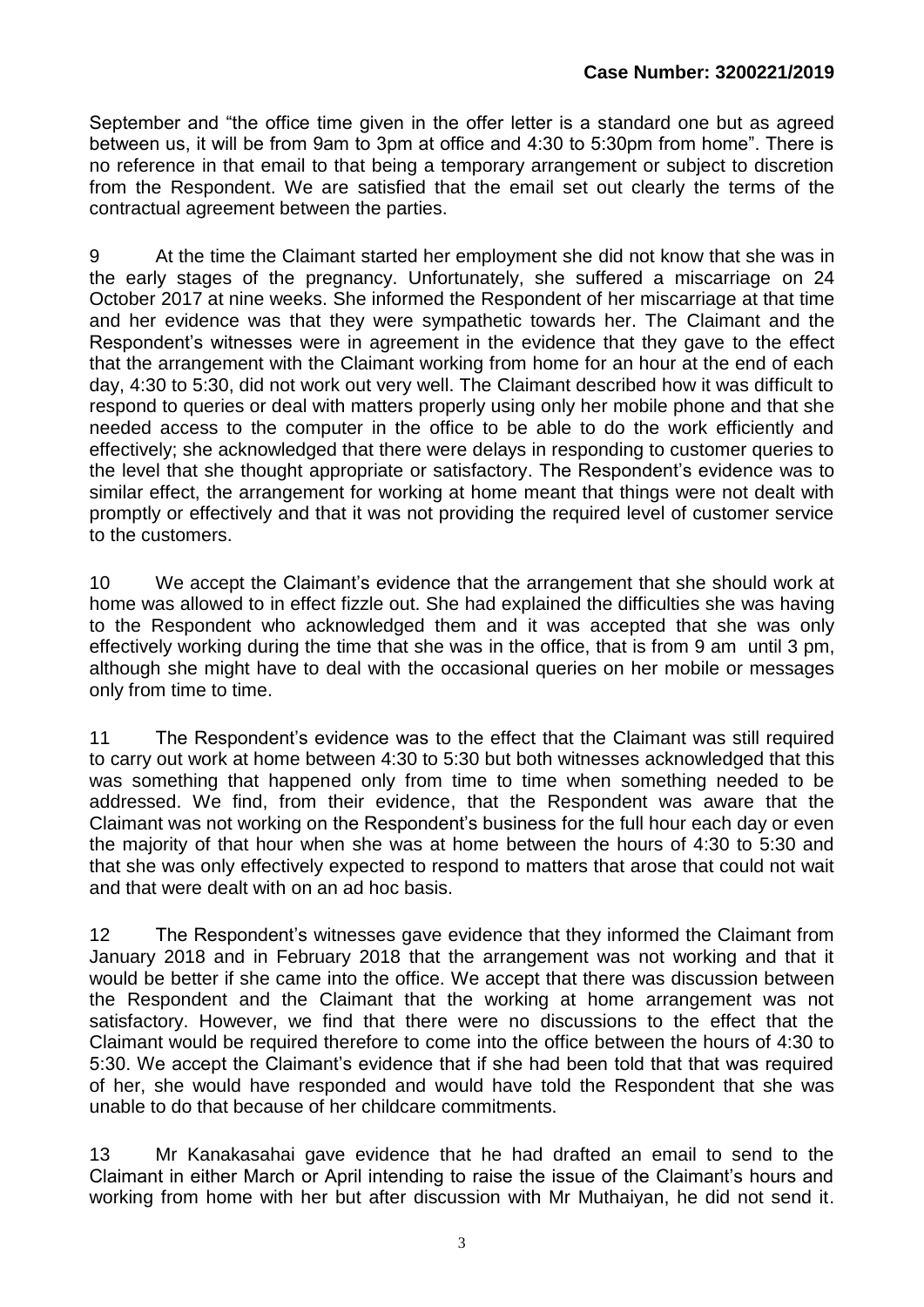That was consistent with Mr Muthaiyan's evidence that the matter was discussed with him but he told Mr Kanakasahai there was no need to send an email at that point, he described the arrangement in the office as being everyone working as a team and there was no need for that formality.

14 Whilst we accept that the Respondent had formed a view that it would be better for the Claimant to work in the office for that hour, we also find that there was no evidence of any clear instruction or requirement, or even a decision to seek to formally change the Claimant's working hours, The Respondent witnesses accepted that there was no formal meeting with the Claimant nor is there any written notification to her to inform her that they would require her to be in the office until 5:30pm from any particular date, or at all. We find that throughout the period from September 2017, when the Claimant started with the Respondent, until the 24 October 2018 the Claimant worked in the office from the hours 9 am to 3 pm and left the office at 3 pm. This was whether she worked an additional hour at home between the hours of 4:30 to 5:30 or not. We also note that having told the Tribunal that having formed the view in their minds in or around January or February 2018 that the Claimant needed to be working in the office, the Respondent did nothing about it for some 10 months.

15 On the 24 October 2018 the Claimant left the office at around 2:30 pm and went straight to the hospital. She was pregnant again and suffered some bleeding. She rang the office and spoke to Mr Kanakasahai to inform him of the reason for her absence and told him of her pregnancy. The account of that conversation is disputed. The Claimant alleges that in that conversation, Mr Kanakasahai told her that she needed to be in the office and words to that effect that if she could not come in, she should resign as he needed staff who could work full-time. Mr Kanakasahai denies saying this, his account of the conversation is that he told the Claimant to take care and asked her to let him know her plans. The Claimant also spoke to the Respondent again on the 25 October, she told us that she rang and spoke to Mr Kanakasahai again, this time on her way into hospital for a scan. She remembered that she went to the Gurdwara first and that she rang him from there and the content of the conversation was to the same effect. She described in her evidence how she felt panicked and stressed by this and she told him that she would follow the normal procedure and send him the GP sick note, which she then did.

16 We had to decide the conflict in this account. We note that the Claimant has been consistent as to the content and effect of that conversation in her evidence and in her submissions. We also considered the Respondent's submission in respect of the letters dated 5 and 11<sup>th</sup> November [pp. 50 and 51] which referred to the Claimant having been selected for redundancy, which the Claimant left for the Respondent at their offices. The Claimant told us that she was panicked and stressed by what she had been told and sought advice from a former colleague. She told him what had been said to her about her needing to resign and he asked her if she wanted to resign, when she said that she did not want to resign, that the Respondent was telling her that she should, he suggested that what the Respondent was in fact saying to her was that she was redundant and he drafted a letter to reflect that she was redundant. The Claimant took the letter to the Respondent's office and left it. Mr Kanakasahai said he received the letter and refused to sign it because the Claimant was not being made redundant by them. The Respondent alleges that the Claimant needed the letter to claim on an insurance policy.

17 We are satisfied that the Claimant is being truthful when she denies that the letter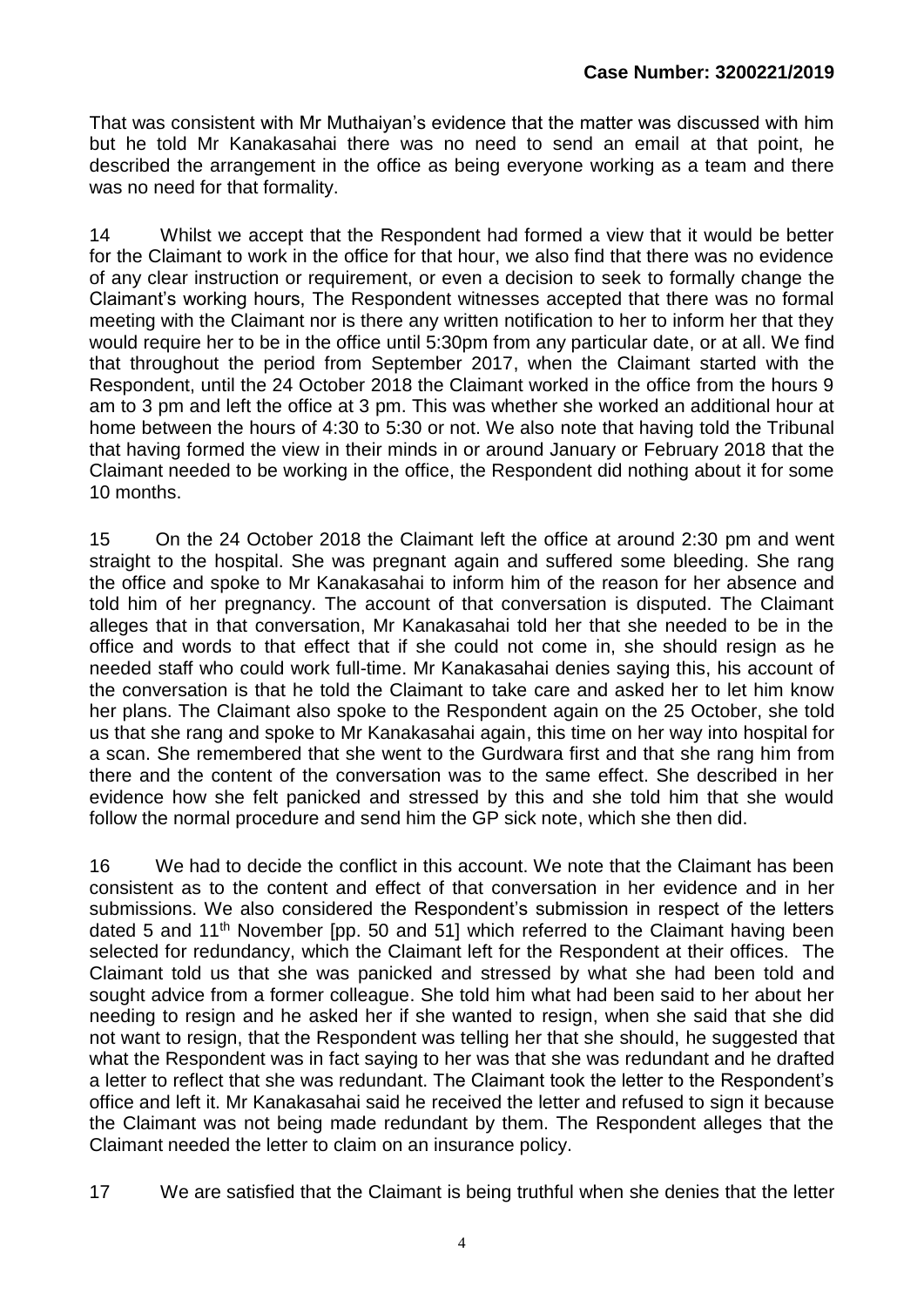had anything to do with claiming on an insurance policy. We find that the timing of those letters dated 5 and 11<sup>th</sup> November is consistent with her account of being told that she should resign if she was not able to attend the office in the hours required by the Respondent and we accept her account. We find that the words spoken on the 24 October 2018 by Mr Kanakasahai were to the effect that the Claimant would need to be in the office between the hours of 9 to 5:30 and that if she was unable to do so she was told that she would need to resign. Having carefully considered the context of that conversation and Mr Kanakasahai's account of it we find that the remark would not have been said if the Claimant had not told him that her absence was pregnancy -related.

18 The Claimant submitted sick notes between October 2018 and January 2019. On the 27 December 2018 the Claimant emailed the Respondent to inform them that she intended to return to work at the end of her sick leave on the 2 January 2019

19 We have seen the Respondent's reply dated 27 December [page 59] which states:

"Please ensure you are in the office between 9am and 5:30pm with a 1 hr lunch break." to which the Claimant's reply was "I will only stay until 3pm as previous. I cannot work extra hours".

The Respondent maintained it's position in subsequent email correspondence between the parties, repeating that the Claimant needed to attend the office between 9 am and 5:30 pm. [pages 57-59].

#### *The reason for the Claimant's absence*

20 The Respondent did not dispute that the Claimant's absence on the 25 October 2018 was for a pregnancy-related reason. The Claimant told the Tribunal that what was said to her on those dates increased her stress and that had an impact on her pregnancy. Her period of absence was certified on the 31 October 2018 as being for 'bleeding in early pregnancy'. The Claimant sought to return to work on 2 January 2019 notifying the respondent of her intention on the 27 December 2018. Although the later fit note referred to stress we are satisfied that there was a continuous period of absence up until she sought to return to work on 2 January 2019. We find that this was a continuous period of and that the two stated reasons on the fit notes were both related to her pregnancy. We are satisfied that the Claimant was seeking to return from a period of absence with a pregnancy related illness. We also find that the Respondent made clear to the Claimant that they would only allow her to return if she changed her working hours and that condition was maintained throughout the period of December to January preventing the Claimant from returning.

### *Conclusions*

21 We have found that if the Claimant had not been off for the pregnancy-related illness, the requirement to work in the office between the hours of 9 am to 5:30 pm would not have been imposed on her. Whatever the Respondent would have liked to ask the Claimant to do there is no evidence that they would have acted upon that wish, or that they intended take any steps to change her working arrangements until she went off sick